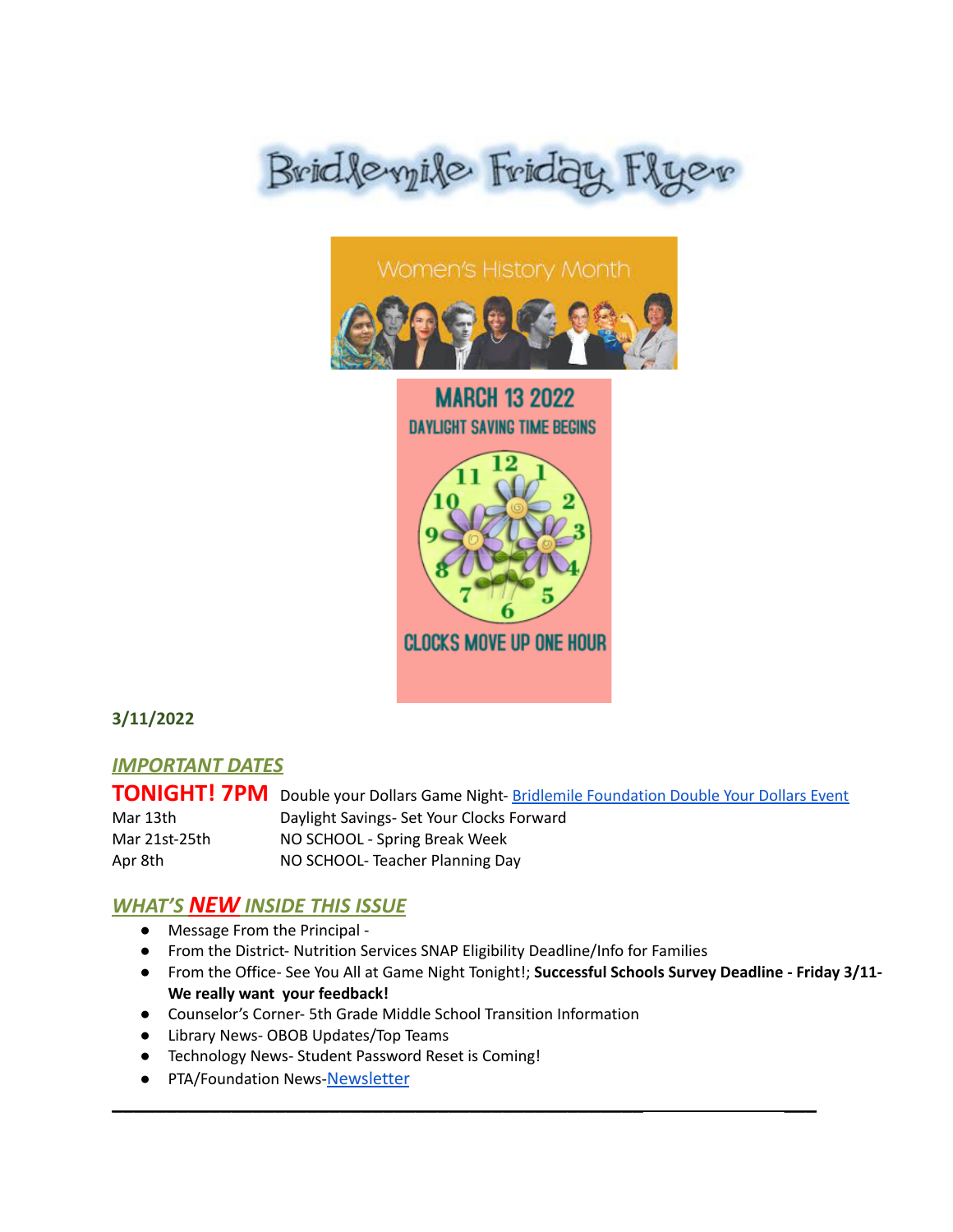

Tonight is the night. Tune in promptly at 7pm to catch some hilarious entertainment featuring Mr. Townsend, fellow Bridlemile teachers & staff, and local favorites including Timber Joey, Dennis Dixon, and Adam Bjaranson.

Tune in here: [Bridlemile Elementary | Portland, Oregon](http://url4609.membershiptoolkit.com/ls/click?upn=iKpa70ntmsIg0j801x7s-2B5iTnZd33XBD0jqnpov5LBJUtMpSDMdpc-2FoztbQT22nESDxaUD490TquFGCIKTpsEA-3D-3DSNn1_Qdx-2BbxSMwjYaQRh76YNxUQj2myVatjeEOuh-2FEif-2F9ODaaS4P2bC-2B4FJT2iDHxUAzcCIYqAwIUE9SQzmu1b4V4X7OSpn-2Fe4nMofTRxbiSt6mPGcDUl2X-2BY6cxVneTZp-2FsUT47okDKL0yDWSVdD6kPfE347SyhTKCnteql38Au07H7C5B-2FYPyh6JjWbAn-2BR-2FN5pcsphWjzZSus0NZVOI4-2BfgeGwOy7wJZYnwaZm-2Bivu8WSWAPJpMEouygR-2BDhC-2BEvwm1VWXUuGsjhtXNpeoYZor0AblBMvJlhjA7Jy0tx4qmYz1RiUSb3g6dFrqBKjBDRPrQeknkds0xJhrfSihy8wEw7v-2BAOM0QS-2BBLX5uCJZJVwNQmsi-2BZo3mCl-2B8dEvzeXL) | Double Your Dollars LIVE!

Grab a tasty snack, your dinner from Jacob & Son's and a cold beverage. You won't want to miss this!

Don't forget that the online auction is up & running – check out some amazing experiences and offerings here: [auctria.events/Bridlemile2022](http://url4609.membershiptoolkit.com/ls/click?upn=aWPCxfuwwHJ4PfGOcTKYKN-2FG3GFkO62pw-2BqEWrstizSWWweQH893AXJVSF-2FNZn3QT_WI_Qdx-2BbxSMwjYaQRh76YNxUQj2myVatjeEOuh-2FEif-2F9ODaaS4P2bC-2B4FJT2iDHxUAzcCIYqAwIUE9SQzmu1b4V4X7OSpn-2Fe4nMofTRxbiSt6mPGcDUl2X-2BY6cxVneTZp-2FsUT47okDKL0yDWSVdD6kPfE347SyhTKCnteql38Au07H7C5B-2FYPyh6JjWbAn-2BR-2FN53iLJMirDWVRe99q1OeSCCW6rCrmYrUiCLzl-2BNLenTx1cAye27hXT0jrcpzORlwfQt9HnYAhYjh-2FDTDjSaz04kUWGbZARKR75V0sUfLtN0kvXddYREbjsWEVshHw4KleTKM3atH1-2BmMaJUQ8nApVQ4iIiLGWL5s-2Bo1DZJCdLbWRFQjxqOQVWYM19azOkuoW91)

\*\*\*\*\*\*\*\*\*\*\*\*\*\*\*\*\*\*\*\*\*\*\*\*\*\*\*\*\*\*\*\*\*\*\*\*\*\*\*\*\*\*\*\*\*\*\*\*\*\*\*\*\*\*\*\*\*\*\*\*\*\*\*\*\*\*\*\*\*\*\*\*\*\*\*\*\*\*\*\*\*\*\*\*

### **MESSAGE FROM THE PRINCIPAL**

March 11, 2022

Dear Bridlemile Families and Staff,

Recently the Oregon Health Authority announced that it would lift the mask mandates for indoor places, including schools, on March 11th. PPS has also communicated that indoor masking in schools will be **optional for staff and students, beginning March 14th.** We understand that these updates are welcomed by some and may also cause concern for others. In the days to come it will be important that we all collectively work together to understand and respect individual choices.

Every family is unique. The decision to wear face coverings or not is a personal decision. Health experts continue to recommend wearing face coverings for those at increased risk for more severe impacts of COVID-19. This includes people who are not vaccinated, are immunocompromised, have underlying health conditions, are 65 and older, or who live with someone in one of these categories. The CDC has developed a [community](https://www.cdc.gov/coronavirus/2019-ncov/your-health/covid-by-county.html) metric tool to help families and communities make health decisions.

There are many things you can do with your student to support their health and well-being during this transition, as recommended by the Oregon Health Authority (OHA) and Oregon Department of Education (ODE).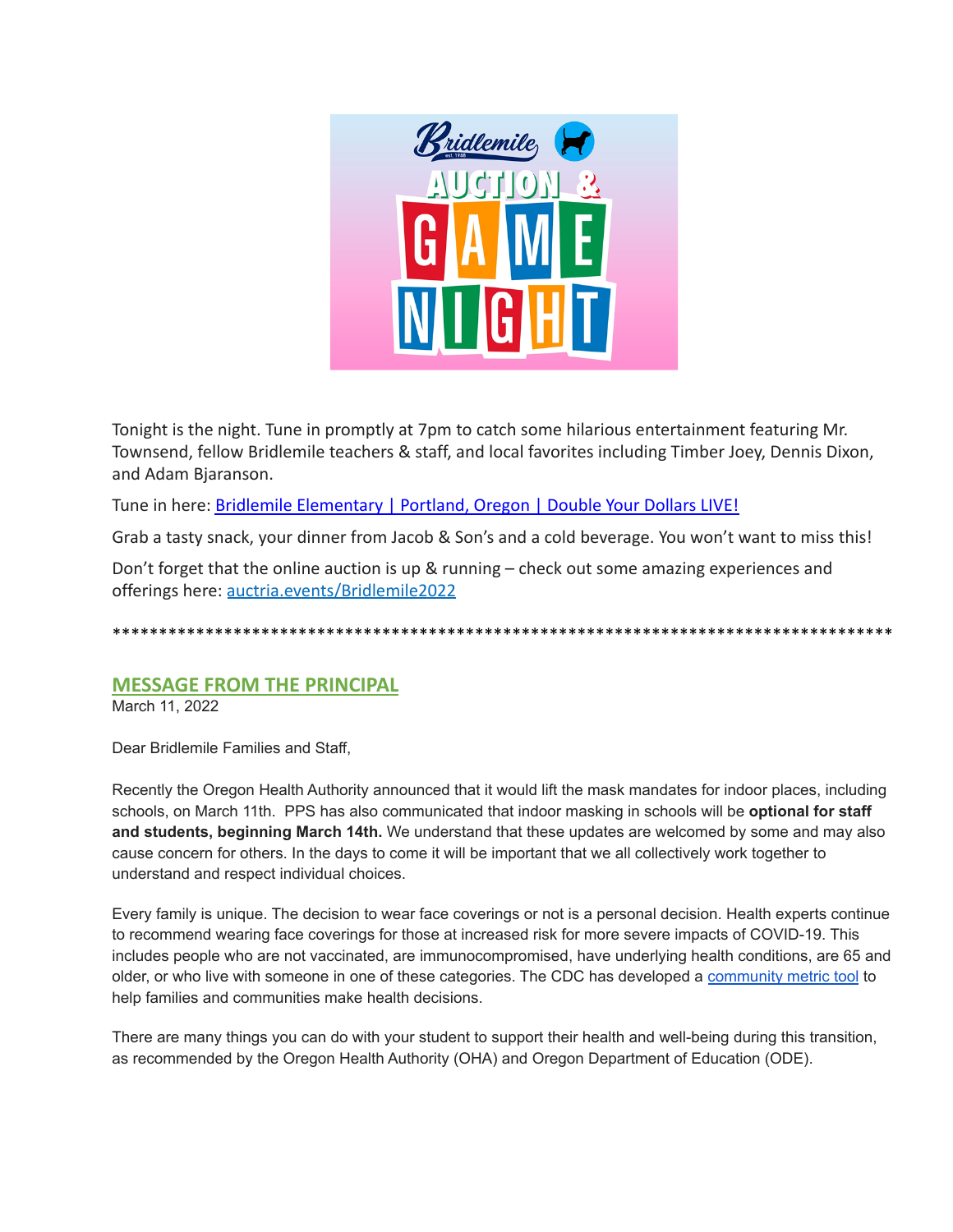- 1. Consider reviewing these materials together with your student. Talk with them about what they can do to build care, [connection,](https://www.oregon.gov/ode/students-and-family/equity/SchoolSafety/Pages/Announcements.aspx?utm_medium=email&utm_source=govdelivery6OuoSuS4FYUBVTesFXGnAkndAiY/edit?usp=sharing&ouid=118168639580975731375&rtpof=true&sd=true) and community in their classrooms and schools.
- 2. Explore how your student can support other students who choose to continue to wear face coverings, and what you can do to support your student's health and [well-being](https://www.oregon.gov/ode/students-and-family/equity/SchoolSafety/Pages/Mental-Health-Students-Families-Guidance.aspx).
- 3. Have conversations with your student about how they are feeling about the change to an environment without face coverings. How might that be affecting their mental health and well-being? See [ODE's](https://www.oregon.gov/ode/students-and-family/equity/SchoolSafety/Pages/Mental-Health-Toolkit.aspx) **[Mental](https://www.oregon.gov/ode/students-and-family/equity/SchoolSafety/Pages/Mental-Health-Toolkit.aspx) Health Toolkit for some ideas.**
- 4. Familiarize yourself with policies and tools for [addressing](https://www.oregon.gov/ode/students-and-family/healthsafety/Documents/bullyingguidance.pdf) bullying in schools.

With new public health guidance released by the Center for Disease Control (CDC), the Oregon Health Authority (OHA), Oregon Department of Education (ODE) and Multnomah County Public Health, PPS has made updates and changes to our SOP's (standard operating procedures) to accommodate the transition to optional masking beginning March 14th. You can find these updated SOP's linked *[here](https://www.pps.net/Page/18048).*

Bridlemile teachers and staff will continue with all other PPS safety protocols. We will encourage students to social distance and frequently wash/sanitize hands. We will also continue sanitizing surfaces, keeping windows open, and air purifiers on.

The pandemic is moving from a level of urgency that requires government administration, to the personal responsibility of individuals. With that said, we will not have the capacity to monitor student adherence to personalized decisions around masking. We strongly encourage families to discuss your comfort level and promote self-advocacy. Students will need to have a clear understanding of their family's choice and abide by that decision. We will not be able to ask a child if their parent wants them to wear a mask, nor will we be able to monitor students whose parents have requested that their students must be masked at all times. We will also not be able to honor requests that include students being separated indoors or outdoors according to their masking choices. Please keep in mind that we will still follow guidelines in place by OHA, ODE and PPS.

It is extremely important that we are mindful of being kind and understanding to *ALL* who continue to wear a mask after the mandate is lifted and to *ALL* who choose not to wear a mask. Schoolwide, we are having conversations with students to remain kind and respectful regardless of personal choice. It is important that we partner in conveying messages of respect, understanding of personal choice, and patience as this new mask mandate introduces a different dynamic than what we have been used to since the beginning of the pandemic.

We want to ensure that Bridlemile remains a safe place for students and staff which includes anti-bullying and anti-biased stances. We must work together to make sure that our students understand the impacts that bullying and biased actions can have on one another.

Please continue to be mindful that If you are sick, or test positive for COVID-19, please stay home and contact the office at 503-916-6292 or [Bridlemile-office@pps.net](mailto:Bridlemile-office@pps.net). For your convenience, here is the updated PPS Daily [Illness](https://www.pps.net/Page/18693) [Self-Screening](https://www.pps.net/Page/18693) Checklist.

Thank you for all of your continued support as we continue to navigate the challenges and changes with Covid-19 safety protocols during this school year.

Sincerely, Jerome Townsend Principal- Bridlemile Elementary **\*\*\*\*\*\*\*\*\*\*\*\*\*\*\*\*\*\*\*\*\*\*\*\*\*\*\*\*\*\*\*\*\*\*\*\*\*\*\*\*\*\*\*\*\*\*\*\*\*\*\*\*\*\*\*\*\*\*\*\*\*\*\*\*\*\*\*\*\*\*\*\*\*\*\*\*\*\*\*\*\*\*\*\*\*\*\*\*\*\*\*\*\*\*\*\*\*\*\*\*\*\*\*\*\*\*\*\*\*\*\*\*\*\*\*\*\***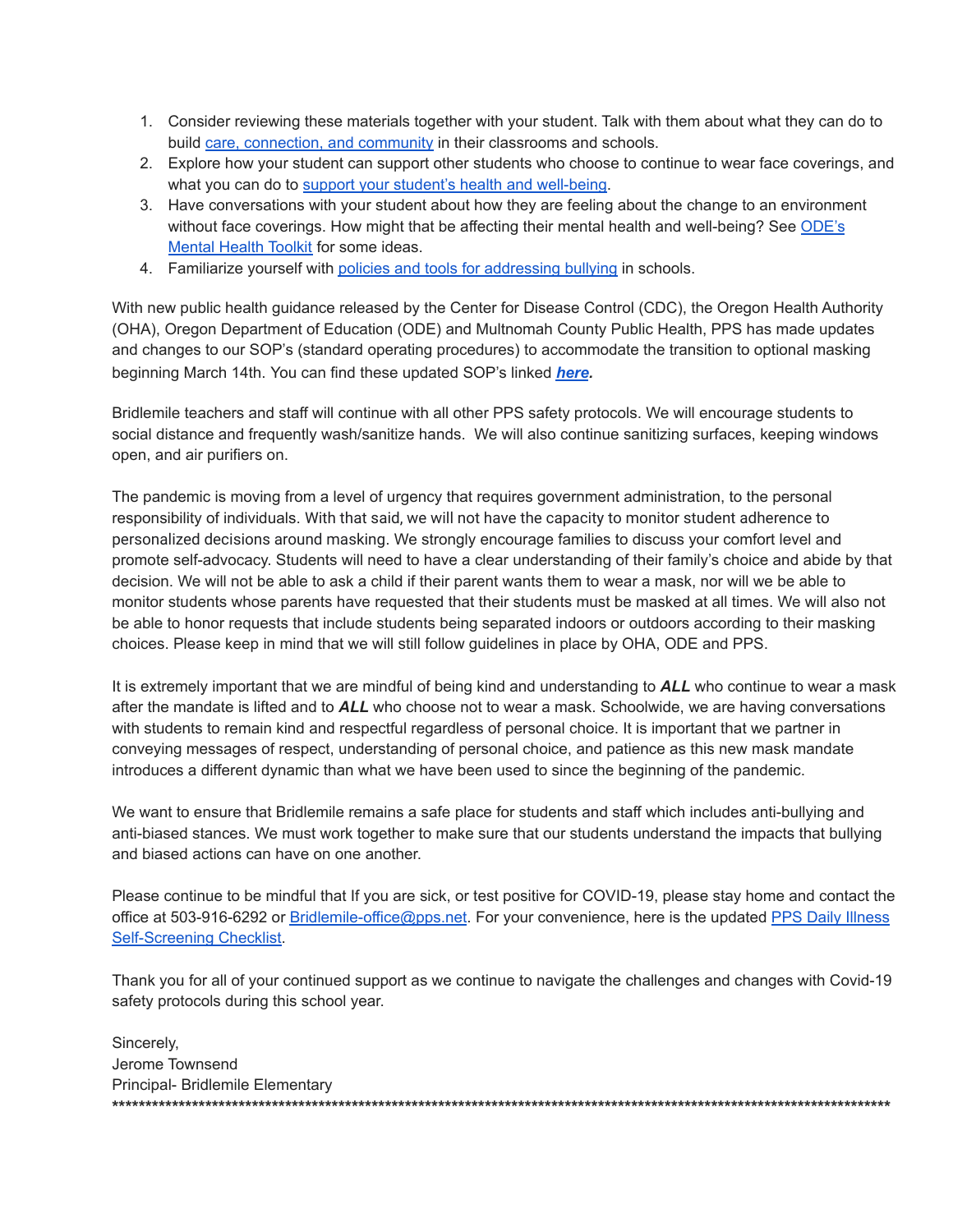#### **EXPANDED SNAP ELIGIBILITY DEADLINE FOR FAMILIES**

Recently, Oregon changed the SNAP income guidelines. As a result, more families may be eligible for benefits. A family being eligible for SNAP benefits means:

- **Less paperwork** for families in the future. Being eligible for SNAP benefits directly certifies all students in that household for free school meals. A paper application is not required.
- **Reduced or waived fees** for in-school and after school/community based programs.
- **Eligibility for additional or supplemental benefits** like Pandemic EBT (P-EBT) funds. Quicker processing for additional funds using the existing SNAP benefit card/account. SNAP benefits can also be "doubled up" by using them to purchase fruits and vegetables at a local [farmers](https://doubleuporegon.org/) market.

Resources:

- Visit the website for more information: <https://www.oregon.gov/dhs/assistance/food-benefits/pages/index.aspx>
- Apply [online](https://one.oregon.gov/)
- Paper application in multiple languages: <https://www.oregon.gov/dhs/ASSISTANCE/FOOD-BENEFITS/Pages/Eligibility-Apply.aspx>
- Oregonians can apply for medical, food, cash, and child care assis[t](https://one.oregon.gov/)ance in one place online at [ONE.Oregon.gov](https://one.oregon.gov/), over-the-phone at 800-699-9075, or in-person at a local [office](https://www.oregon.gov/dhs/Offices/Pages/Self-Sufficiency.aspx). Due to COVID-19, Oregonians are encouraged to call ahead before their local [office.](https://www.oregon.gov/dhs/Offices/Pages/Self-Sufficiency.aspx)

ODHS offers these tips to Oregonians to help them as they apply for benefits:

- Before you begin an application, compile all documents you think you might need ahead of time. This can prevent your application from being held up and taking additional time. These documents would include: Identification, proof of income, social security numbers or other documents to determine eligibility for anyone in the household who is applying for benefits.
- If you have already submitted an online, in-person or over-the-phone application, you do not need to reapply. ODHS has your application and will process it as quickly as possible.
- If you applied through the ONE online application, you can track your application's status using the same system you used to apply. Log in to one.oregon.gov to start tracking. Note: This website is accessible on computers, tablets and phones, but it is not optimized for mobile viewing.
- If you prefer to apply over the phone, the ONE Customer Service Center is open Monday-Friday 7 a.m. to 6 p.m. Currently hold times are lowest in the morning from 7 until 8 a.m.
- If you are only applying for medical benefits, you can get free application help from an OHP-Certified Community Partner. Community Partners are trained and certified to help clients understand and use their health coverage options, including helping them complete eligibility and enrollment forms. Find a Community Partner a[t](https://healthcare.oregon.gov/Pages/find-help.aspx) <https://healthcare.oregon.gov/Pages/find-help.aspx>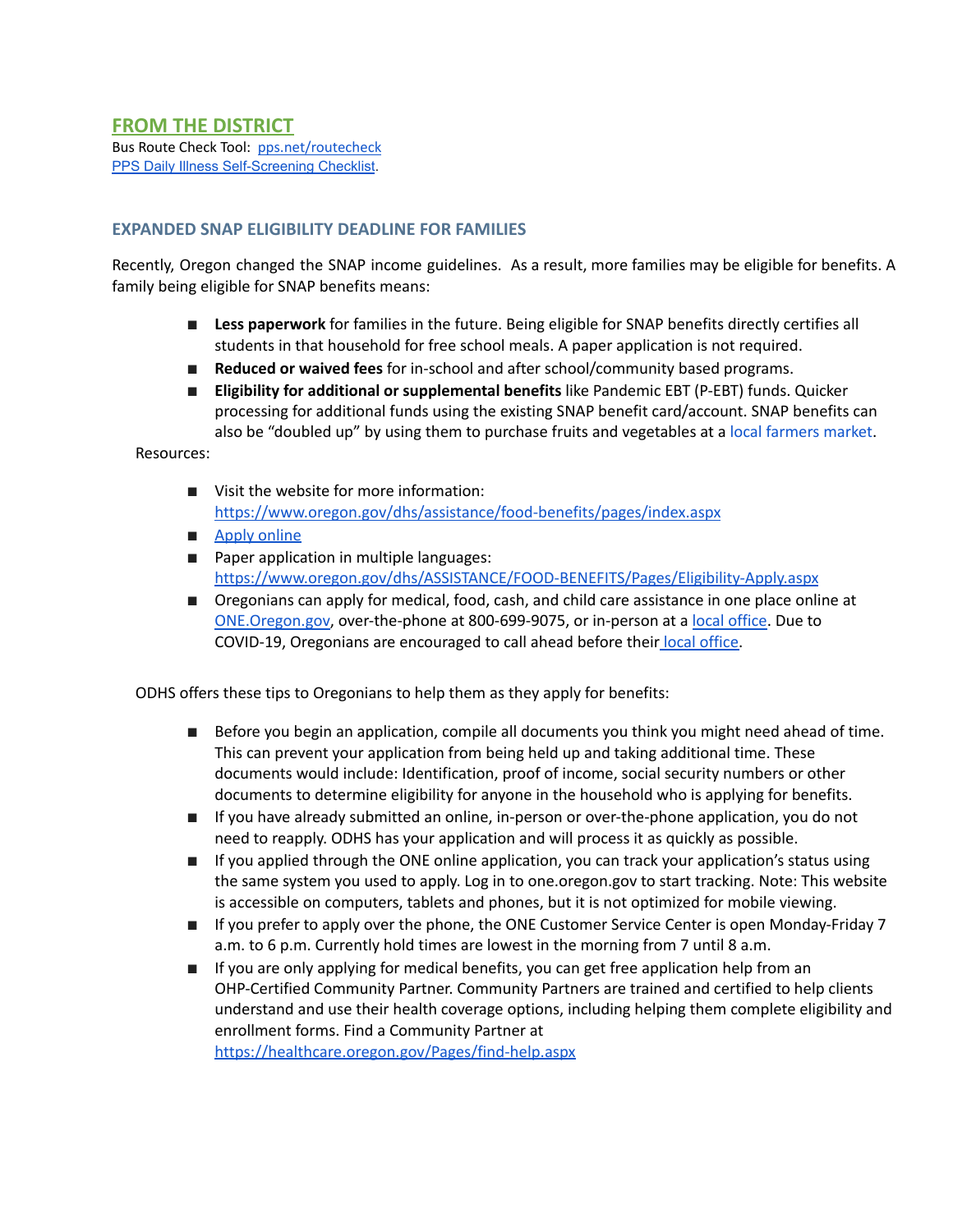## **FROM THE OFFICE**

#### **SUCCESSFUL SCHOOLS SURVEY**

## **Deadline to complete the survey is Friday March 11th!**

Our annual Successful School Survey is one of the most important tools we use in making decisions about school climate and culture. We believe that successful schools are safe, healthy and welcoming learning spaces that are inclusive for all students.

When you take the survey, you help us understand your experience as a parent or guardian. This important information will guide us as we determine the future of our schools.

Take the [survey](https://surveys.panoramaed.com/portlandor/ppsfamily/surveys?language=en) today! You can complete the survey from a computer, tablet, or smartphone. It should take less than 5 minutes of your time. Select Bridlemile School and answer the questions for our school. If you have children at more than one PPS school, please complete one survey for each school your children attend. If you need help taking the survey please contact your teacher or principal.

Click [here](https://surveys.panoramaed.com/portlandor/ppsfamily/surveys?language=en) to take the Family Survey Thank you for being part of the PPS family! **[surveys.panoramaed.com/portlandor/ppsfamily](http://surveys.panoramaed.com/portlandor/ppsfamily)**

#### **Rainy Day Spare Clothes Request**

When the rain comes, so does the inevitable mud and puddles. We sure have had some doozy downpours lately! We do have a clothes closet on site to offer dry clothes when needed and we understand accidents happen, but we also want to encourage our students to be responsible and make good choices about playing in the water. It is helpful, and we would greatly appreciate it if on especially wet days, that you pack spare clothes for your student, particularly for our K-1 students. This will allow your child to easily and comfortably change into clothes that fit them and that they prefer. Thanks!



### **Kindergarten Connect Coming in April**

Yay for K! We will be hosting our annual Kindergarten Connect Event for families with incoming Kindergarteners on **Wednesday April 27th from 6:00pm-6:45pm**. It will be a virtual presentation and Q&A format. If you have a Kindergartener who will be joining us next year, or know of other families who have an incoming kinder, we invite you to join us. More details will be posted on our website here: [Bridlemile-Kindergarten](https://www.pps.net/domain/6393).



### **UPLOAD VACCINATION INFORMATION**

Parents- you can upload your student's Covid 19 Vaccination Card in ParentVUE in the Yearly Verification screen. Directions can be found [HERE](https://docs.google.com/document/d/1AxHhVVEjAqJxV1Vuh9PnfwkZHcp-Tde_x6iFOOEy58Y/edit).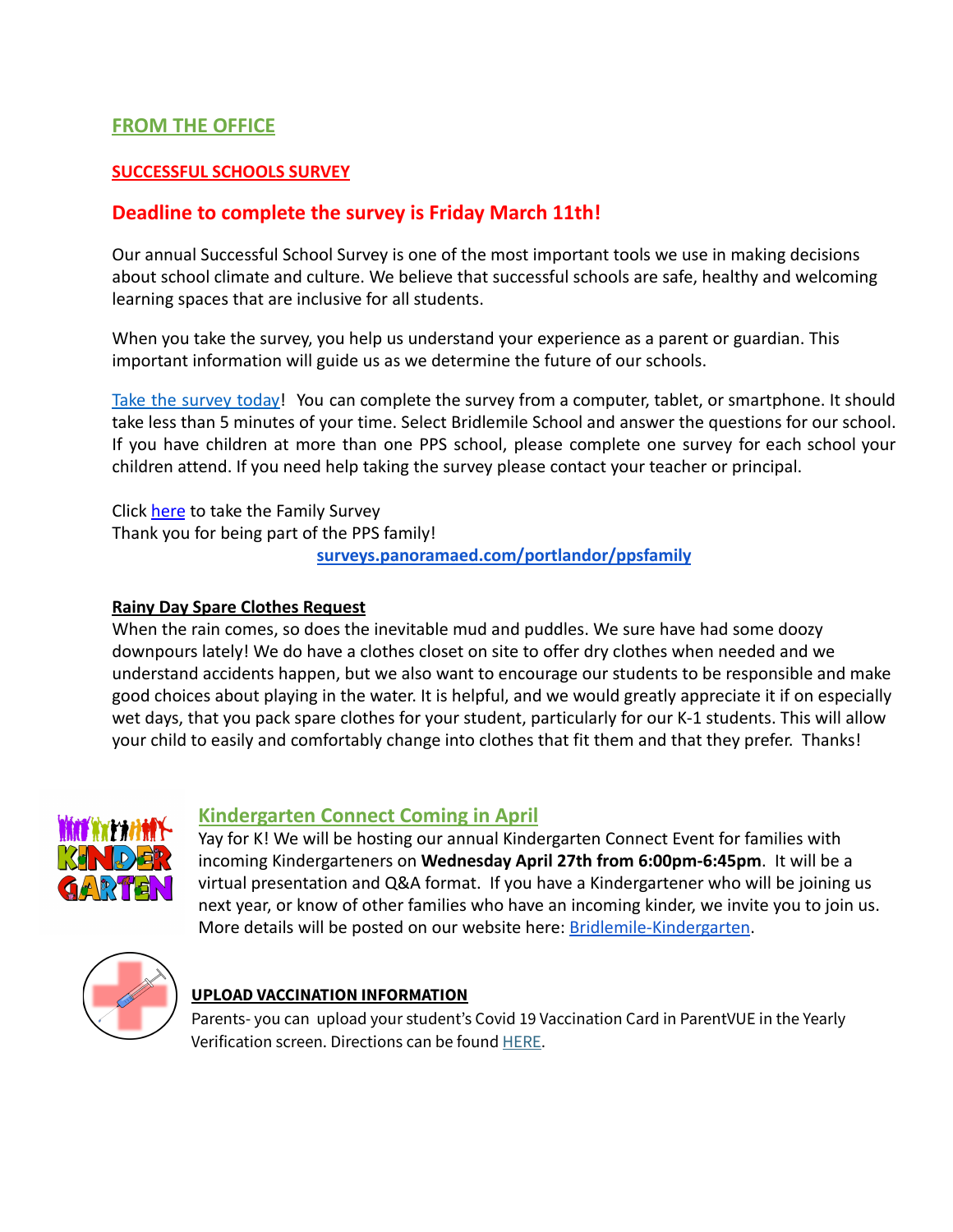### **COUNSELOR'S CORNER**

Hello Bridlemile Families!

Spring Signifies the beginning of the transition to middle school for our Bridlemile 5th Graders! Over the next several months, you students will be meeting with middle school 6th grade counselors, learning about electives and forecasting for their classes.

Here are some quick information links below to get you started!

[Bridlemile 5th Grade Middle School Information](https://docs.google.com/document/d/1BR5XcTqqNwIQ5ag2wyqrzqGjE3yJEacS4kML1ScHVY0/edit?usp=sharing)

### **LIBRARY NEWS FROM MS. DAHINDEN**

OBOB battles have been going strong and the teams have been extremely impressive!! Pool battles concluded yesterday and the top 8 teams will move on to playoffs on Thursday, March 31 and the Final 4 will play on Friday, April 1 until a Bridlemile OBOB Champion is named.

Playoff teams: The Flying Penguins OBOB Beagles Chunky Monkeys Rose City Readers Wild Readers Shooting Stars Pineapples Reading Machines

Congratulations to all the participants! The partial list of OBOB titles have been released for the 2022-2023 school year. Check it out and happy reading!!

<https://www.oregonbattleofthebooks.org/2022-2023-obob-partial-title-list/>

### **NEWS FROM P.E.**

**Subject: Take the Challenge TODAY!**

Dear Families –

The **American Heart Association's Kids Heart Challenge** program is kicking off! Help your child get a jump start by downloading the FREE Kids Heart Challenge App for [Apple](https://play.google.com/store/apps/details?mt=8) or [Android](http://www.heart.org/educationalresources?id=com.aha_jump.android.communicator&hl=en) or visiting **[heart.org/khc](https://www2.heart.org/site/TR?pg=company&fr_id=6322&company_id=348036.)** When registering, your child will choose a heart healthy challenge to *Be Active or Be Kind* and earn a **FREE Road Warrior Wristband!** Our goal is to have 100% of our students register online and take the Challenge.

This year, the KHC Explorers are going on a ROAD TRIP! **[CLICK HERE](https://docs.google.com/presentation/d/e/2PACX-1vSEhmGuyHHu0yXmvDP9ifrfBLZ1WpfGQ_-YhKjK-6YLfNCy1qR7LTRJF08wNdqpT2pvhLv4TyOCpxtw/pub?start=false&loop=false&delayms=60000&slide=id.p)** to jump on board and experience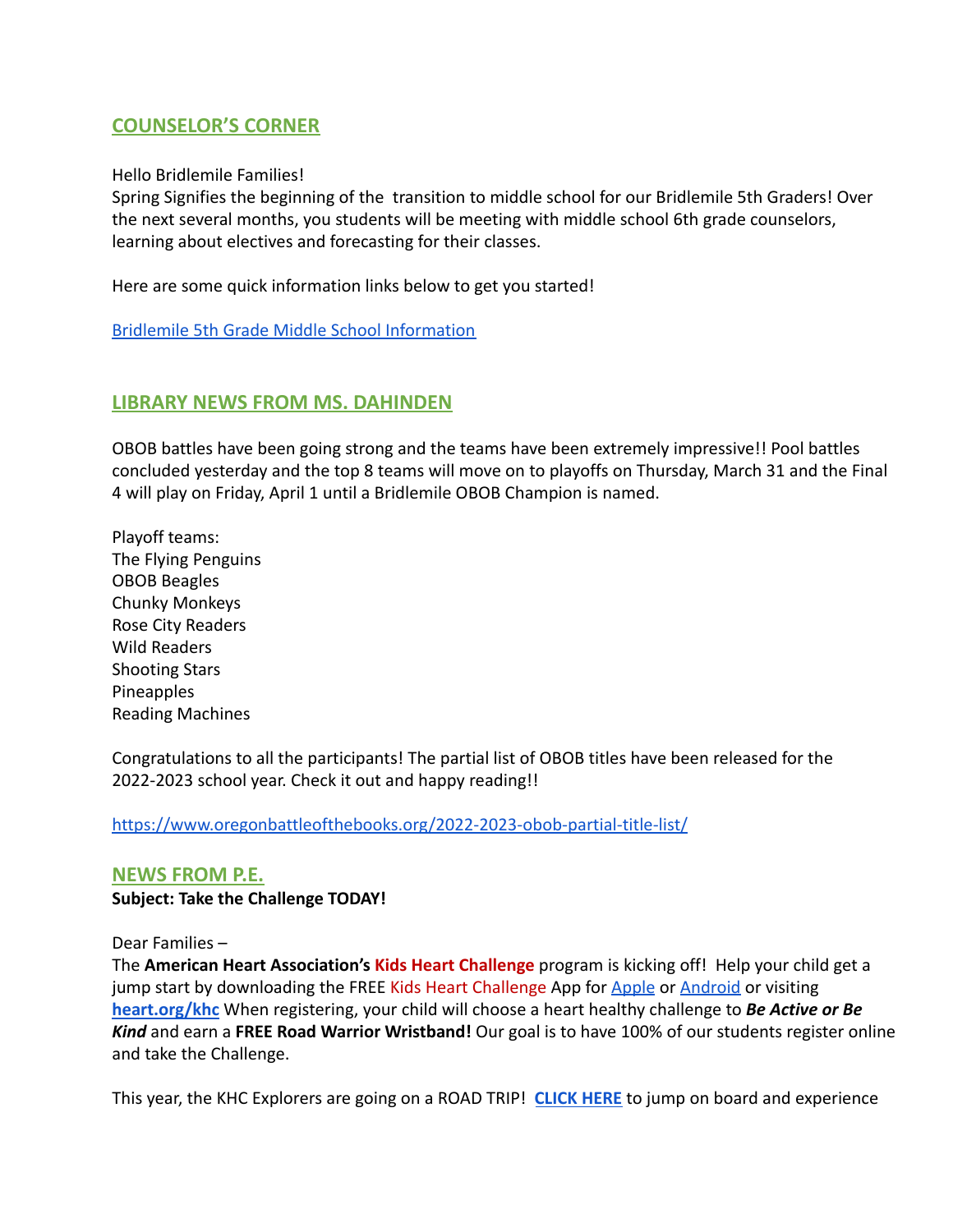the road trip across the U.S. through daily activities for physical health, mental wellbeing and tips to help others with special hearts! Let's have fun and save lives!

### **MUSIC NEWS FROM MS. BARLOW**

#### **Recorder Orders for Grades 3-5**

Here is information on how to buy a recorder. We will be playing them in 3rd, 4th, and fifth grades. This is only if you don't already have a recorder:

**[https://docs.google.com/document/d/12l5BjnnEKw8FF-H\\_8brgDDT\\_-D1\\_Wvk9zoEtoTqOJ3o/edit](https://docs.google.com/document/d/12l5BjnnEKw8FF-H_8brgDDT_-D1_Wvk9zoEtoTqOJ3o/edit?usp=sharing) [?usp=sharing](https://docs.google.com/document/d/12l5BjnnEKw8FF-H_8brgDDT_-D1_Wvk9zoEtoTqOJ3o/edit?usp=sharing)**

### **TECHNOLOGY NEWS FROM MS. DAHINDEN**

Password Reset is Coming!

K-5 students will need to change their passwords before March 30th. Students who have recently changed their password, since March 1st will not need to create new passwords. Passwords need to be 12 characters long and cannot use sequential numbers, i.e. 1, 2, 3, 4 etc. If passwords are not reset before March 30th, students will not be able to log into their accounts. Please see the link below for password reset instructions.

**[Instructions](https://support.pps.net/support/solutions/articles/8000076103-how-to-using-the-my-pps-portal-to-reset-your-password) for students to reset their password**

### **PTA/FOUNDATION NEWS**

PTA and Foundation [Newsletter](https://docs.google.com/document/u/1/d/e/2PACX-1vQlZCPHtKxqO7qpJwiwgoeaZ1ERHVLgg6z0JNYJMTulwn7xlOVY_X2I1ZV9nntsGHP57LEZ_uSufaFj/pub)

#### **Community Equity Team**

The Bridlemile PTA RESJ Committee would like to invite you all to an **RESJ Committee check-in meeting on Tuesday, March 15 at 8 PM (see Zoom link below).** We will plan to review the brainstorming ideas discussed at our most recent meeting. Come to check out all the great ideas proposed and see how you can get involved! From there, we will plan to hold **monthly RESJ Committee meetings every third Tuesday of the month at 8 PM.** We hope the meetings will keep us focused on actionable items as well as allow space for reflection about what we are trying to do to build an equitable and inclusive world for our children.

\*Also, based on the staff's initiative of starting a poster project at school, we would like to kickstart a poster campaign in the home. Reach out to us if you are interested in helping us get that started!

**Join Zoom Meeting Link for Tuesday, March 15 at 8 PM** <https://zoom.us/j/94327968489?pwd=Y0Z6QzI3NmNKMmJkNFpkQmFTanF4UT09>

Meeting ID: 943 2796 8489 Passcode: Y2Ci8M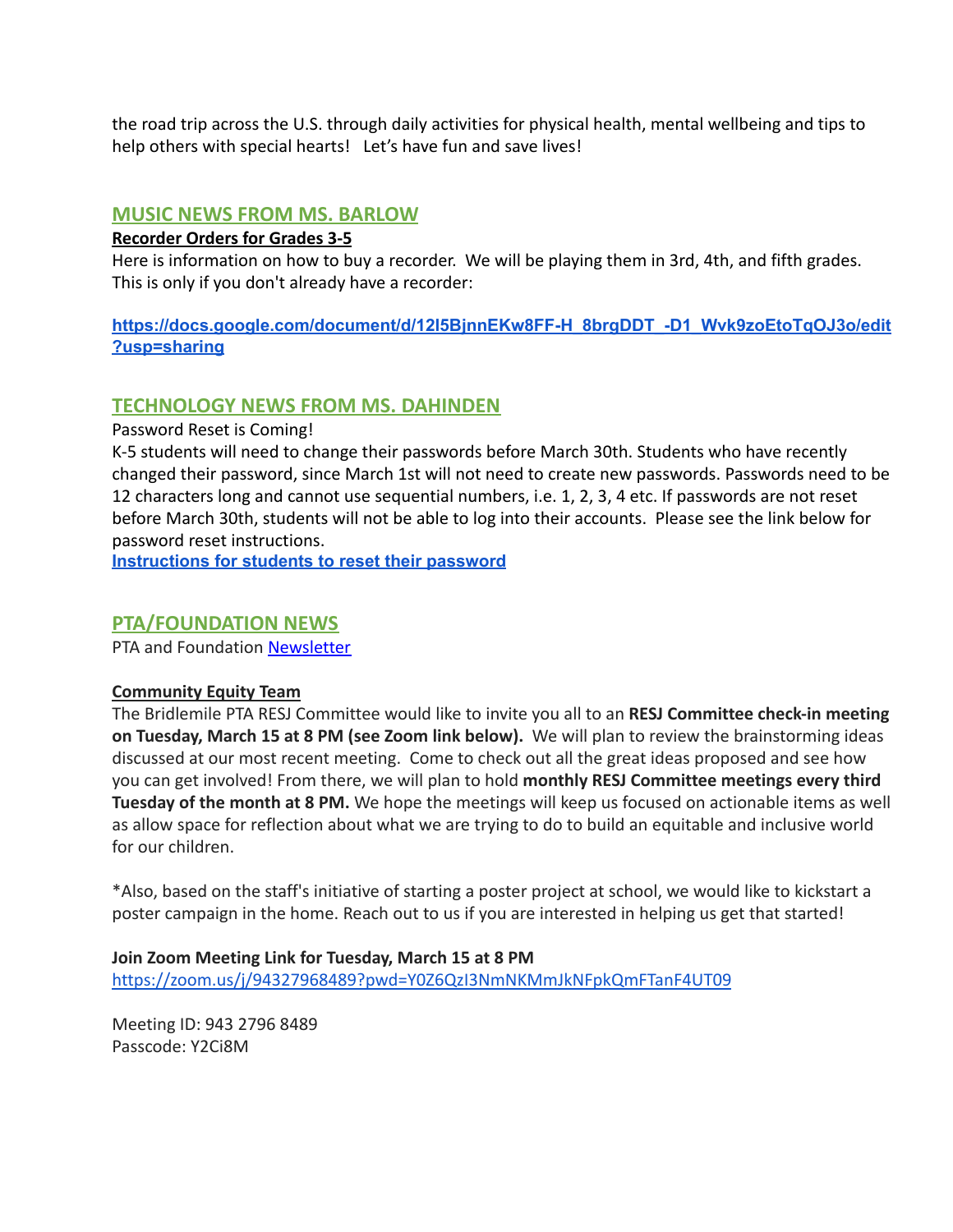#### **Garden Work Party Sunday 3/13**

Hello Bridlemile!

*Garden Work Party* Sunday, 3/13 11-1:30pm. We are looking for parents/caregivers and students to come help prep the garden for spring planting. We are hoping the students will be able to come out during school to help plant as well! BUT to do this, we need to prep! So, sign up for a shift and if you have any of the following items, it would be appreciated to bring:

>Spading / Pitch Forks

>Shovels of all sizes

>Gloves

>Clippers

>Garden shears Pruners

>Weed diggers

We will have gloves and small tools for kids and will have a few spares for adult volunteers. Refreshments will be provided as well as fun activities for the kids. Hope to see you there!

<https://signup.com/go/KSRyNGi>

### **COMMUNITY NEWS**

Lincoln H.S

Youth Baseball and Softball Opportunities-

Anyone interested in playing baseball and softball this spring, please see the attached flier on how and where to sign up your child for the Spring 2022!!

#### [Lincoln](http://track.spe.schoolmessenger.com/f/a/txbzMn3cpb2R1y9wPM0mxw~~/AAAAAQA~/RgRj5_v5P0R1aHR0cHM6Ly9tc2cuc2Nob29sbWVzc2VuZ2VyLmNvbS9tLz9zPVl0UEZ2S2RyM1p3Jm1hbD00YmQ3ZDc0NDVhZjg0NDc0YWU4MDEzYmJmNmRjMTJjNDZiZWEyMzc3OWJjZDNjNjAwNjAzNzQ3NmYwNWUxMzRkVwdzY2hvb2xtQgpiBXnIBmIv785qUhBkYnVybGluZ0BwcHMubmV0WAQAAAAB) HS Cluster .pdf

Registration is open for this coming Spring! Ages PreK-8th grade & CO-ED \*You don't have to live in the Lincoln Boundary Register NOW: [www.LincolnYouthBaseball.com](http://www.lincolnyouthbaseball.com/)

Lincoln Youth Lacrosse Register today! Girls: <https://www.lincolnlaxgirls.com/> Boys: <https://www.lincolnlax.org/>